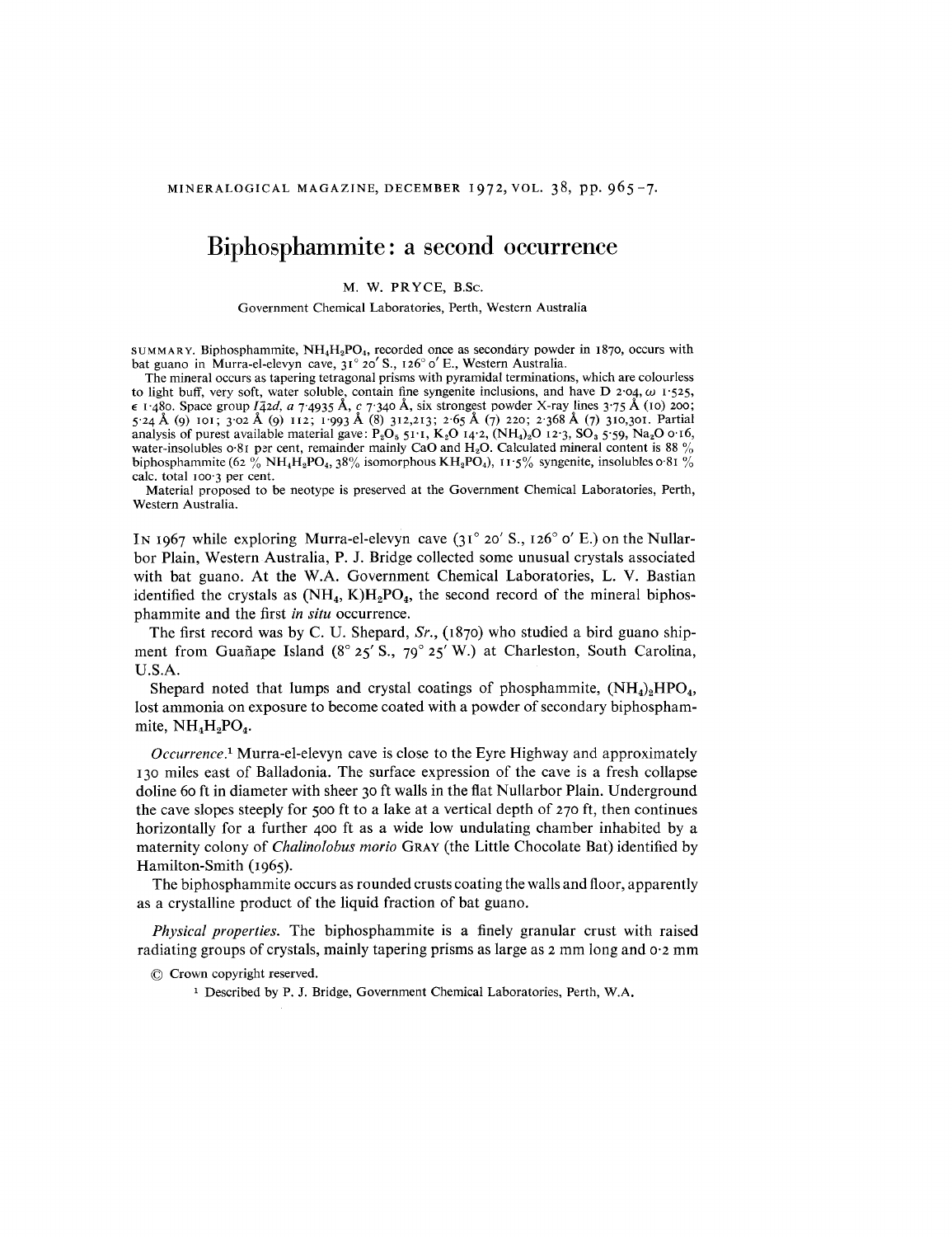thick. Syngenite is closely intergrown and also enclosed in the biphosphammite crystals,

The crust has a dull earthy appearance and varies from white through to deep shades of brown, The crystals are very soft with a dull lustre and occasional vitreous clusters, The streak is between white and Ridgway (1912) Light Buff 17'f, Using the sink-float method in diluted bromoform some of the cleanest crystals gave D  $2.04 + 0.02$ , which would be a little high due to inclusions of syngenite.

*Optical properties.* The crystals are colourless with many fine syngenite inclusions and have  $\omega$  1.525,  $\epsilon$  1.480. By the same method Analar grade NH<sub>4</sub>H<sub>2</sub>PO<sub>4</sub> and KH<sub>2</sub>PO<sub>4</sub> gave  $\omega$  1:525,  $\epsilon$  1:480 and  $\omega$  1:510,  $\epsilon$  1:468 respectively, in good agreement with Winchell and Winchell (1964).

*Chemistry.* A sample was prepared for analysis from the small amount of relatively pure crystals by centrifuging with diluted bromoform. The final concentrate still contained fine inseparable syngenite inclusions,

A partial analysis by P. Hewson using standard methods gave  $P_2O_5$  51.1,  $K_2O$  14.2,  $(NH_4)_2O$  12.3,  $SO_3$  5.59,  $Na_2O$  0.16, water-insoluble fraction 0.81 %, remainder mainly CaO and H<sub>2</sub>O. Calculation to constituent minerals gave 88.0  $\%$  biphosphammite of composition 62 % ammonium salt  $NH_4H_2PO_4$  with 38 % isomorphous potassium salt  $KH_2PO_4$ . The remainder consisted of  $II.5\%$  syngenite, insolubles  $0.81\%$ , calculated total 100.3%.

*X-ray data,* Weissenberg photographs confirmed that the biphosphammite conforms to space group  $I\bar{4}2d$ . Some disorder along c in the crystals is indicated by the 008 and 208 reflections being recorded on the films as unresolved streaks,

A unit-cell refinement gave the values  $a$  7.4935 $\pm$ 0.0005 Å,  $c$  7.340 $\pm$ 0.003 Å,  $c/a$  0.9795,  $V$  412:2  $\AA$ <sup>3</sup> for biphosphammite. The length of *c* corresponds to a composition 64 % NH<sub>4</sub>H<sub>2</sub>PO<sub>4</sub> and 36 % KH<sub>2</sub>PO<sub>4</sub>.

The powder X-ray data, Table **I,** were measured on films taken with a Guinier-Hagg focusing camera with  $Cu$ - $K_{\alpha1}$  radiation and ThO<sub>2</sub> internal standard. Coates and Woodard (1963) produced powder data with similar *d* spacings from artificial (0.73)  $NH<sub>4</sub>H<sub>2</sub>PO<sub>4</sub>$ ).(0.27 KH<sub>2</sub>PO<sub>4</sub>) formed in fertilizer.

Unit cell refinements of Analar grade chemicals gave  $a$   $7.4987\pm0.0005$  Å,  $c$  $7.550+0.005$  Å for  $NH_4H_2PO_4$  and *a*  $7.451+0.001$  Å *c* 6.972 $\pm$ 0.0015 Å for KH<sub>2</sub>PO<sub>4</sub>, in good agreement with the results of Swanson and Fuyat (1953) and Swanson, Fuyat, and Ugrinic (1953). The refinements were all done by the method described by Pryce (1970). All X-ray exposures were made in the range 15 to 20 °C.

*Conclusions,* The density and c-axis measurements of biphosphammite correspond closely to the chemical composition on analysis but the refractive indices are close to those of pure  $NH<sub>4</sub>H<sub>2</sub>PO<sub>4</sub>$ . There is no obvious reason, although minerals are occasionally found to have different refractive indices from the more-pure artificial equivalents,

Neotype material is preserved at the Government Chemical Laboratories, Perth, Western Australia,